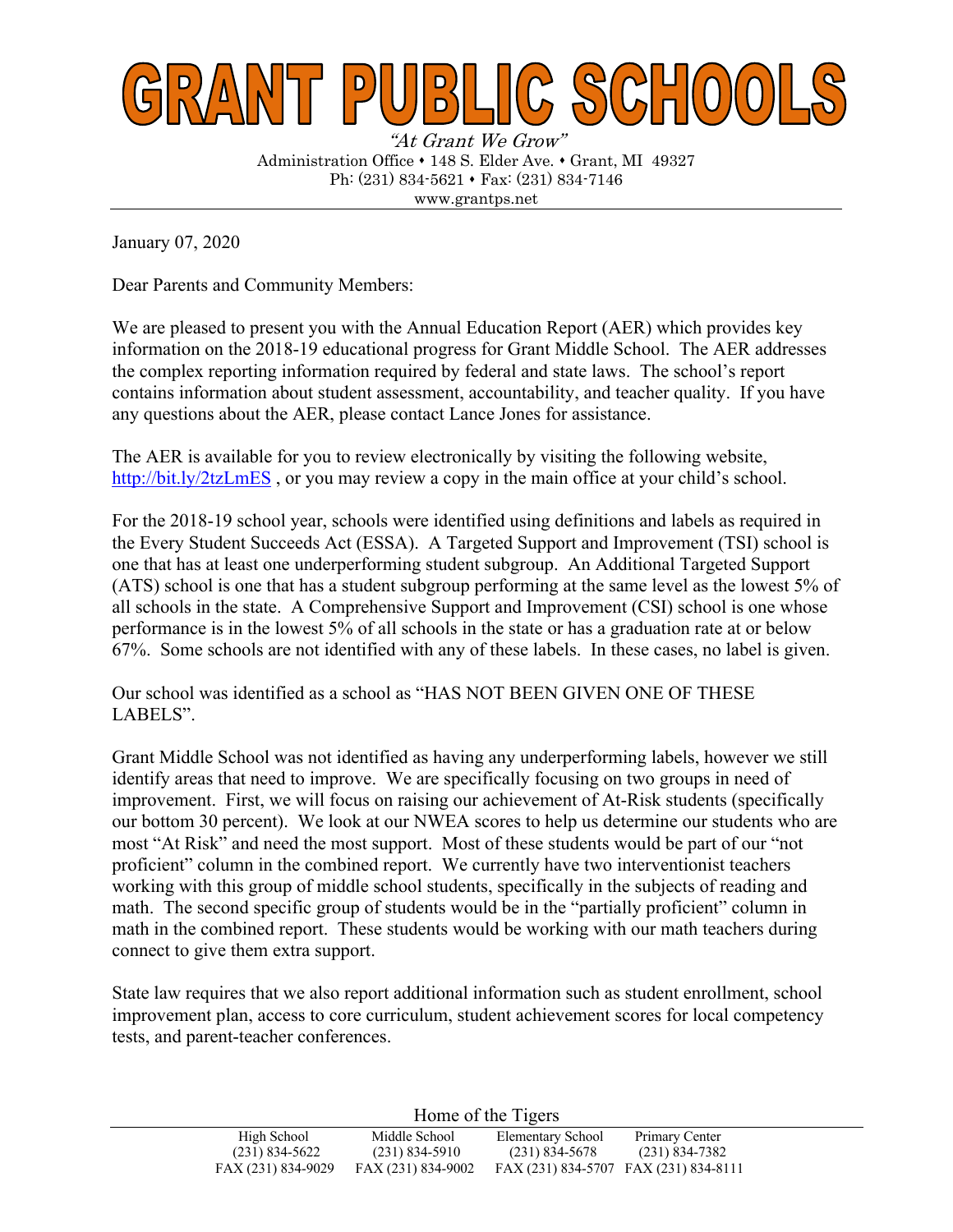

"At Grant We Grow" Administration Office • 148 S. Elder Ave. • Grant, MI 49327 Ph:  $(231)$  834-5621 • Fax:  $(231)$  834-7146 www.grantps.net

Students enroll at Grant Middle School by coming to the middle school office. Families must provide necessary documentation to include birth certificate, immunization record, proof of residency, parent identification, and previous school information to receive an enrollment packet. Once all the enrollment packet is returned and all provided information is verified, students are then scheduled by our secretary and principal into the appropriate classes.

Our school improvement plan goals for the upcoming year will be to continue to focus on increasing proficiency in reading, writing, math, science, and social studies for all students. Our Positive Behavior Support System (PBIS) will continue to encourage our students to make the correct choices throughout the school day and to be recognized for these choices. We want to continue to have a school system that respects the rights of all individuals while delivering the state mandated curriculum.

Grant Middle School is a 5<sup>th</sup> through 8<sup>th</sup> grade building that services close to 560 students with instruction in the 5 core areas, enrichment classes, and extra-curricular opportunities. A copy of the core curriculum can be obtained at www.ncresa.org or the Michigan Department of Education website.

Our school-wide averages for the ELA and Math nationally normed tests showed an increase in student proficiency from the previous year. Our ELA averages went up from 41.15% to 45.25% proficient from 17-18 to 18-19 and our Math averages made a very small increase from 28.4% to 28.8% proficient. Our parent teacher conferences in the Fall fell to around 60% (363) which was down from 65% (398) of our parents meeting with our teachers while our Spring conferences are around 10% (62 and 60) of our parents being involved. Our Spring conferences are quite a bit lower due to our conference format of appointments only. Teaching staff contacted and held scheduled conferences with specific parents based on student need. Phone conferences and parent meetings held during teacher prep time were not included in the conference numbers. We continue to have a parent access program (Skyward) which many parents access and communicate with our teachers throughout the year to keep informed about their student's progress. Parents can sign up for Skyward in our main office. Many of our staff send out multiple grade reports throughout each marking period as well to hopefully contact some of the parents that do not take advantage of Skyward.

Our school continues to make changes to increase our student achievement as well as help teach our students lifelong skills. One of our motto's is "Do the Right Thing". Our Positive Behavior Intervention Support is school-wide and is "catching" students doing something positive during the day.

Grant Middle School has the honor of being recognized as a Schools to Watch. A Schools to Watch school is selected on the positive changes we have made and the openness of always trying to improve. The first thing you will notice walking into our building and classrooms is the

|                    | Home of the Tigers |                                       |                |  |  |
|--------------------|--------------------|---------------------------------------|----------------|--|--|
| High School        | Middle School      | Elementary School                     | Primary Center |  |  |
| $(231)$ 834-5622   | $(231)$ 834-5910   | (231) 834-5678                        | (231) 834-7382 |  |  |
| FAX (231) 834-9029 | FAX (231) 834-9002 | FAX (231) 834-5707 FAX (231) 834-8111 |                |  |  |